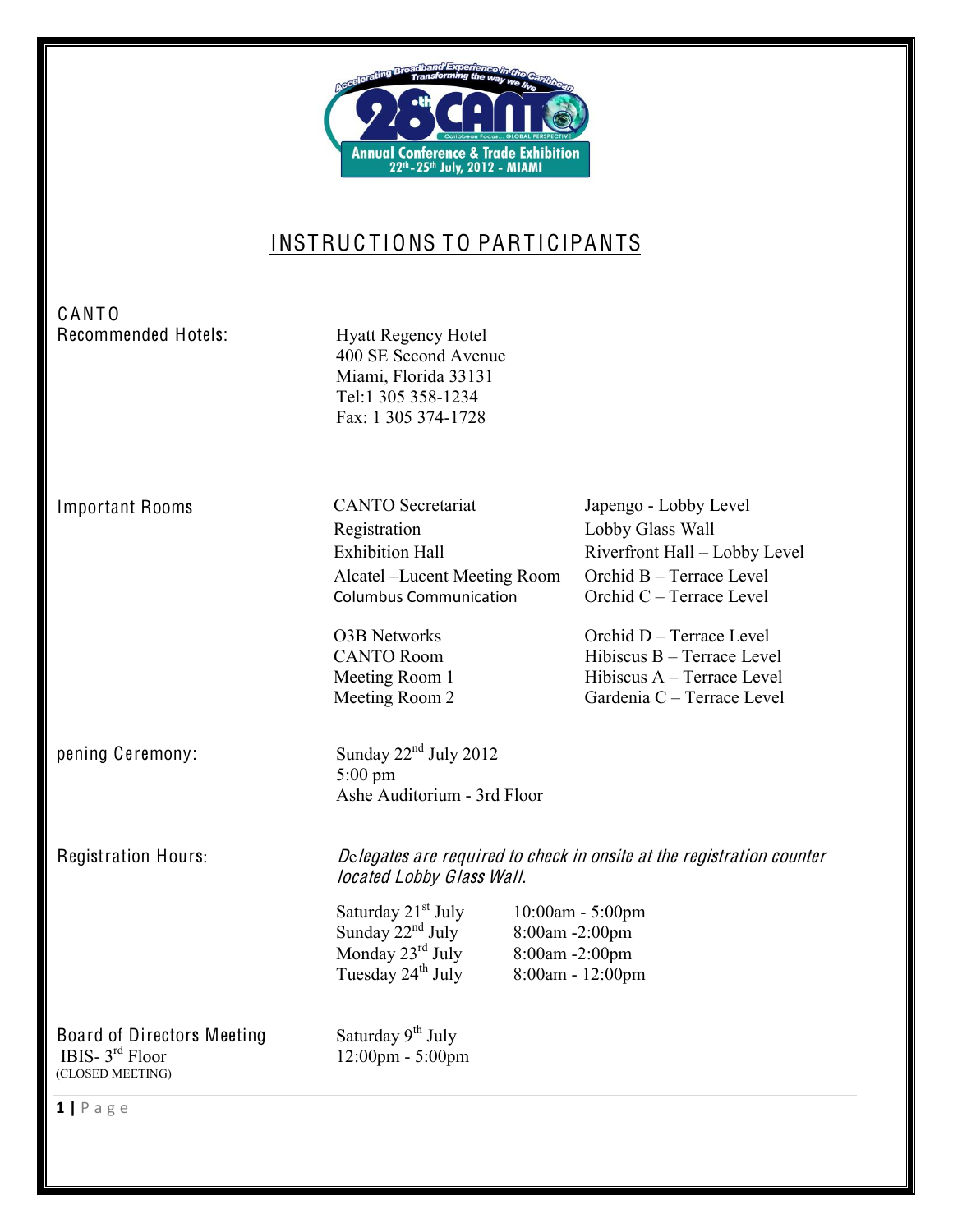

## Committee Meetings

Sunday  $22<sup>nd</sup>$  July<br>7:30am - 11:30am

| <b>CANTO Committee Meetings</b>                               | Room                          |
|---------------------------------------------------------------|-------------------------------|
| 7:30 - 9:00 - Marketing & Communications                      | Gautier Room- 3rd Floor       |
| 9:00 -10:00 - Financial Advisory                              | Japengo – Lobby Level         |
| 9:00 - 10:00 - Human Resource                                 | Zamora – 3rd Floor            |
| 10:00 - 11:00 - Disaster Recovery Planning                    | Ibis $-3$ <sup>rd</sup> Floor |
| 10:30 -11:30 - Regulation and Emerging Technologies           | Gautier Room- 3rd Floor       |
| 12:00 - 1:00 - Committees present to CANTO Board of Directors | Gautier Room- 3rd Floor       |

| <b>Exhibition Hours</b> | Sunday $22nd$ July<br>Monday $23^{\text{rd}}$ July<br>Tuesday 24 <sup>th</sup> July<br>Wednesday $25th$ July                                         | $7:00 \text{pm} - 10:00 \text{pm}$<br>$2:30$ pm - $5:00$ pm<br>$9:00am - 5:00pm$<br>$9:00$ am - 2:00pm                                                                           |
|-------------------------|------------------------------------------------------------------------------------------------------------------------------------------------------|----------------------------------------------------------------------------------------------------------------------------------------------------------------------------------|
| Internet                | be provided throughout the Conference.                                                                                                               | Free Wireless Internet in the Exhibition Hall and Meeting Rooms will                                                                                                             |
| Dress Code              | <b>Opening Ceremony</b><br><b>Conference Meetings</b><br>Wednesday<br>Nightly Social/networking<br>Caribbean HR Forum<br>WiMax Forum                 | <b>Business Attire</b><br><b>Business Attire</b><br>Conference polo shirt (Provided in conference bags).<br>Elegantly casual<br><b>Business Attire</b><br><b>Business Attire</b> |
| Food & Beverage         | Refreshments will be served during the morning and afternoon coffee<br>breaks. Please see the conference agenda for meal times and room<br>location. |                                                                                                                                                                                  |
| Social Events:          | Nightly networking dinners                                                                                                                           |                                                                                                                                                                                  |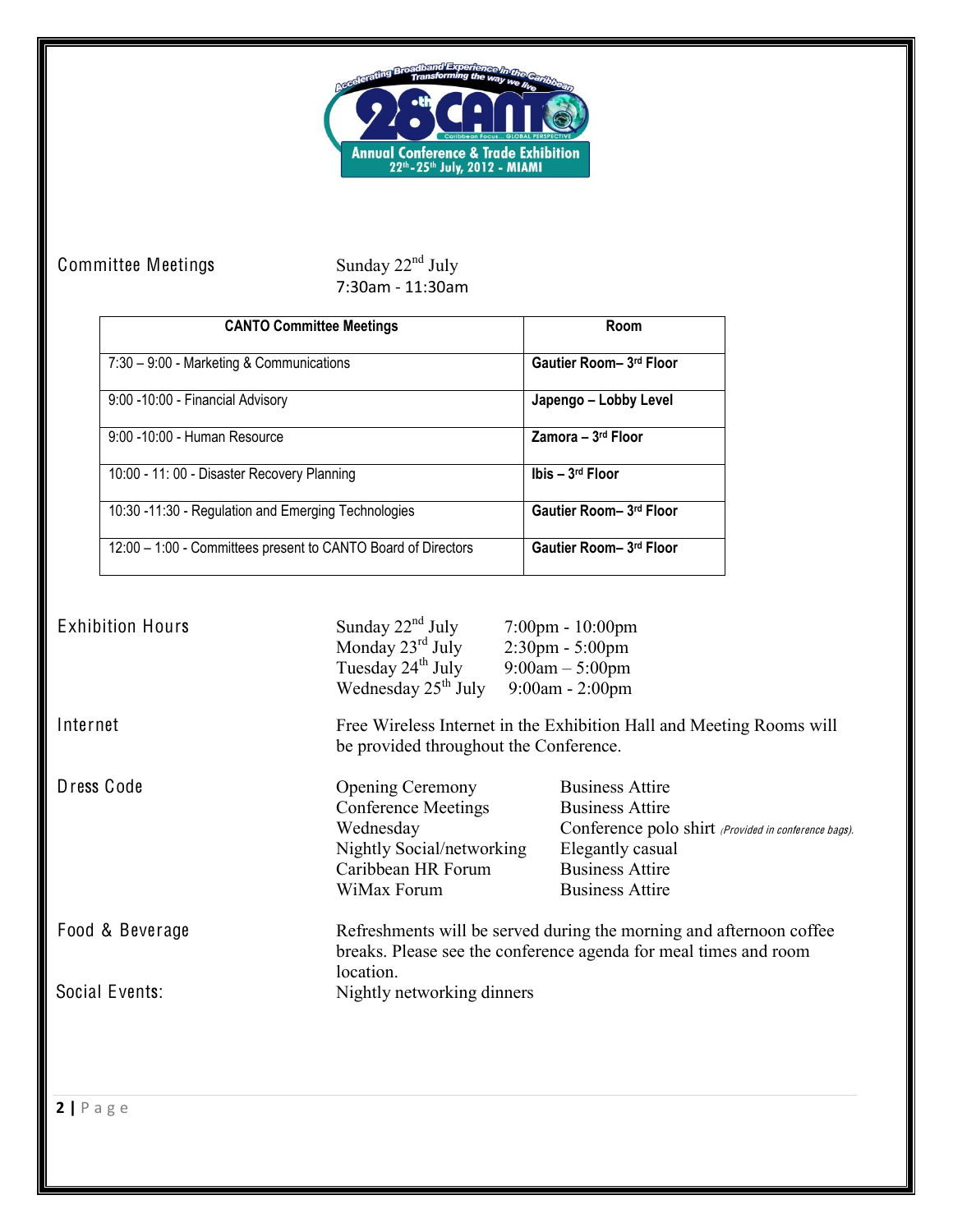

Twitter: @cantoIC T Twitter Hash tag #CANT02012 YouTube CANTOICT

### CANTO SOCIAL SITES Event Webpage http://www.canto.org/c[anto2012](http://www.canto.org/canto2012)

Facebook: www.facebook.com/Canto LinkedIn CANTO Caribbean

## CANTO SECRETARIAT Contact Information

C ANT O Tel: 1 868 622-3770/4781/0929/ Fax: 1 868 622-3751 Email: Gloria Manzano [gmanzano@](mailto:gmanzano@canto.orgt)canto.org, c[anto@](mailto:canto@canto.org)canto.org

Teresa Wankin Mobile: 1 868 735-1010 Mobile: 1 868 389-9334 Email: [twankin@](mailto:twankin@canto.org)canto.org

T ricia Balthazar Mobile: 1 868 329-4207 [tbalthazar@](mailto:tbalthazar@canto.org)canto.org

Jimmy Rodrigues Mobile: 1 868 355-1550 [jrodrigu](mailto:jrodrigues@canto.org)es@canto.org

Carmen Ramlal c[ramlal@](mailto:cramlal@canto.org)canto.org Roel Kenswil rkens[wil@](mailto:rkenswil@canto.org)canto.org

Gloria Manzano [gmanzano@](mailto:gmanzano@canto.org)canto.org Gail E[dward](mailto:gedwards@canto.org)s Gail Edwards gedwards@canto.org Lianne Dieffe[nthall](mailto:ldieffenthaller@canto.org)er ldieffenthaller@canto.org Aysha Muhammad [amuhammad@](mailto:amuhammad@canto.org)canto.org

Regenie F räser Mobile: 1 868 735-0440 Mobile: 1 868 355-2505 Email: rfraser@c[anto](mailto:rfraser@canto.org).org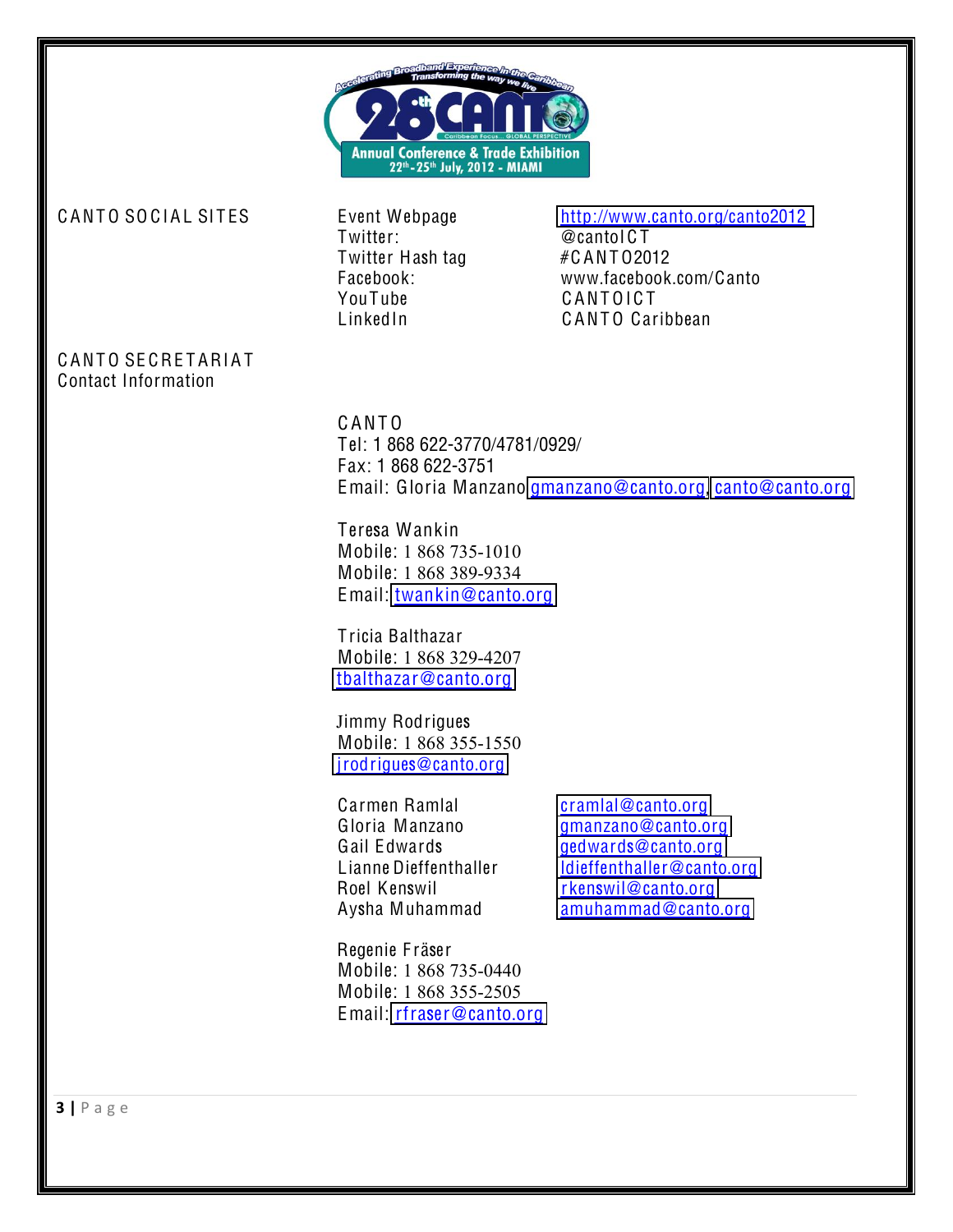| Transforming the <sub>Wa</sub><br>Annual Conference & Trade Exhibition<br>22 <sup>th</sup> - 25 <sup>th</sup> July, 2012 - MIAMI |                                                                                                                                                                                                                                                                                     |  |
|----------------------------------------------------------------------------------------------------------------------------------|-------------------------------------------------------------------------------------------------------------------------------------------------------------------------------------------------------------------------------------------------------------------------------------|--|
| INFORMATION ON MIAMI                                                                                                             |                                                                                                                                                                                                                                                                                     |  |
| <b>COUNTRY CODE</b>                                                                                                              | +1 305/786                                                                                                                                                                                                                                                                          |  |
| <b>EMERGENCY NUMBERS</b>                                                                                                         | 911                                                                                                                                                                                                                                                                                 |  |
| <b>Estimated Taxi Fees from MIA US\$35 one way</b>                                                                               |                                                                                                                                                                                                                                                                                     |  |
| <b>EMBASSY &amp; CONSULATES</b>                                                                                                  | For a full listing of embassies and consulates within the US kindly visit:                                                                                                                                                                                                          |  |
|                                                                                                                                  | http://embassy.goabroad.com/embassies-in/united-states                                                                                                                                                                                                                              |  |
| <b>GEOGRAPHY:</b>                                                                                                                | Miami-Dade County area: 1,955 square miles / 3,145 square<br>kilometers Elevation: 12 feet / 3.6 meters / 15+ miles of beaches                                                                                                                                                      |  |
| <b>CLIMATE:</b>                                                                                                                  | Subtropical annual average daily temperature:<br>76 degrees Fahrenheit / 23 degrees Celsius<br>Year-round sunshine                                                                                                                                                                  |  |
| <b>TIME</b>                                                                                                                      | Eastern Standard Time (EST)<br>Eastern Daylight Time (+1 Hour)                                                                                                                                                                                                                      |  |
| <b>CURRENCY</b>                                                                                                                  | \$US Dollar                                                                                                                                                                                                                                                                         |  |
| <b>DEMOGRAPHICS:</b>                                                                                                             | Miami-Dade County population: 2.3 million+                                                                                                                                                                                                                                          |  |
| <b>GOVERNMENT:</b>                                                                                                               | 35 municipalities, including Miami-Dade County, City of Miami, City<br>of Miami Beach and Bal Harbour Village                                                                                                                                                                       |  |
| <b>LANGUAGE</b>                                                                                                                  | English is the official language of Miami                                                                                                                                                                                                                                           |  |
| <b>RECREATION:</b>                                                                                                               | 800+ parks, including Crandon Beach County Park and<br>Bill Baggs Cape Florida State Park, consistently in Dr.<br>Beach's top 10 Best Beaches in the U.S. Miami is also<br>home to two unique national parks, Biscayne National<br>Park and Everglades National Park. Award-winning |  |
| $4   P \text{age}$                                                                                                               |                                                                                                                                                                                                                                                                                     |  |